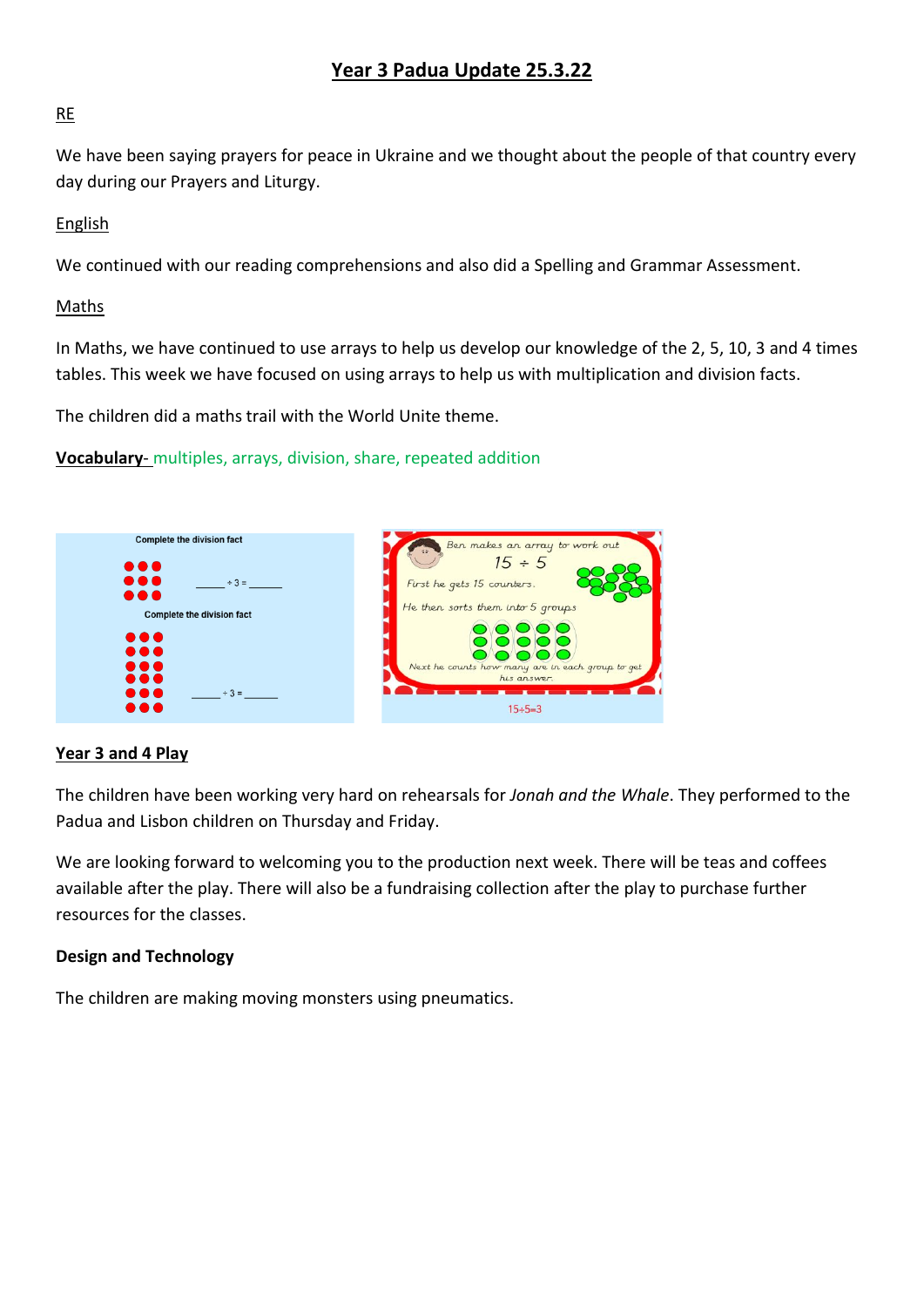#### **St Anthony's World Unite Day**



It was excellent to see all the children's costumes and different flag colours on Tuesday for our World Unite Day. We had special assemblies to mark the occasion and at a time of difficulty for the world, this positive expression of togetherness and peace was just what we all needed to see.

#### **Messages**

- Please ensure that children make their meal choices using the School Grid in advance. There are children coming into school not having made a meal choice.
- Please ensure ALL equipment is in school, please refer to the handout provided at the beginning of Year 3 to see what your child needs.
- Please ensure that your child has a pair of light grey jogging bottoms for outdoor games in their PE kit. Please label these with your child's name.
- Your child can bring in some 'spares' clothing which can be worn at lunchtime when playing sports outside, so that their uniform doesn't get dirty, e.g. a pair of tracksuit bottoms and a jumper. These can be sent into school in a labelled plastic bag.
- A reminder that **no earrings** should be worn in school and long hair needs to be tied up.
- Reading books and your child's homework diary should be in their bag every day.
- Pyjama Day April 1st
- Early Finish April 1st we finish at 2.30pm
- We return to school after the Easter holidays on Tuesday 19th April.
- Neurodiversity Celebration Week This week was Neuro Diversity Week. Activities have taken place in class to celebrate this.

Thank you,

Have a great weekend,

Corinne